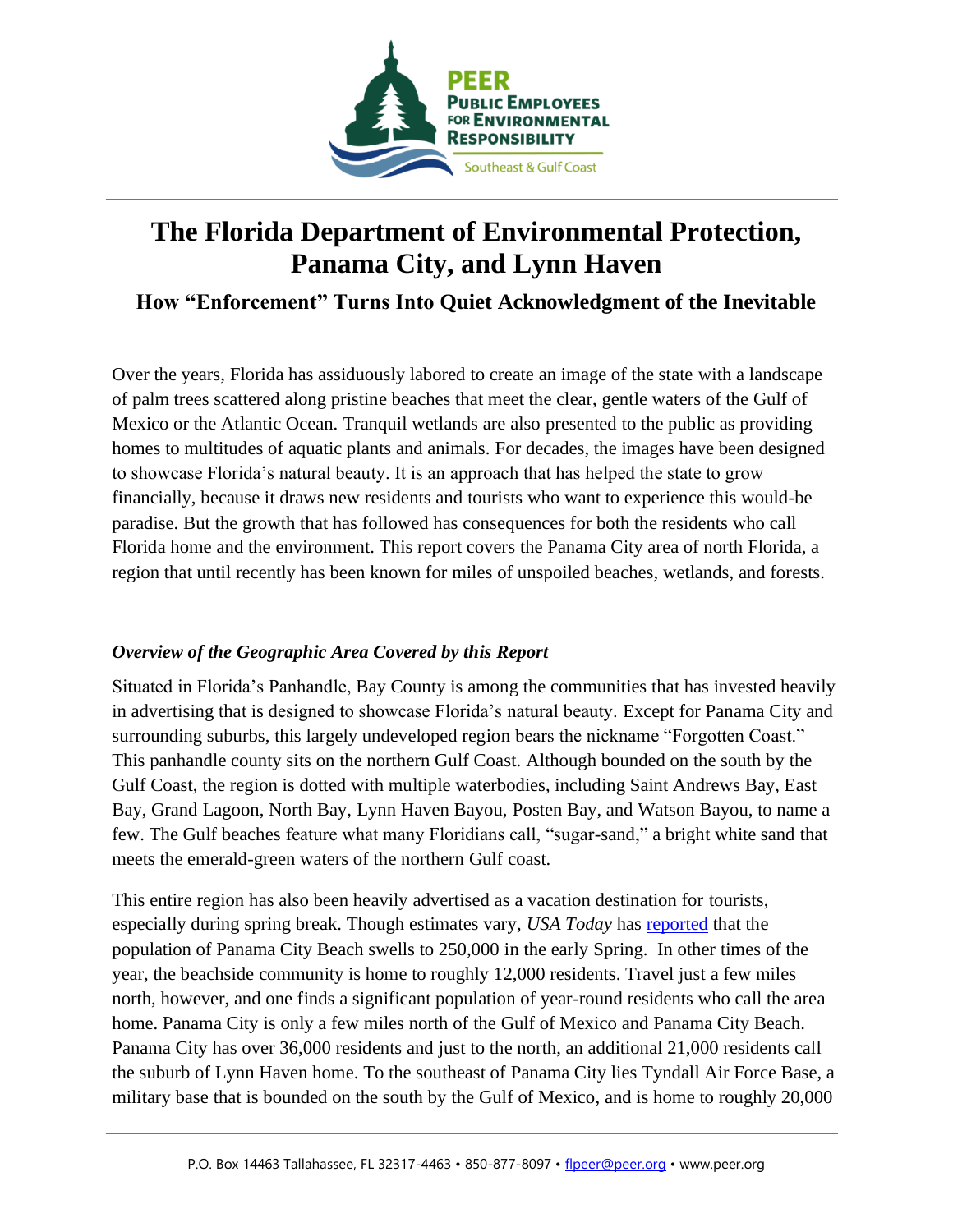civilian and active duty personnel.<sup>1</sup> In total, it is estimated that the *entire area* has a population of just over 171,000.

Three wastewater treatment facilities serve the Panama City and Lynn Haven geographical area.<sup>2</sup> Two of these facilities, St. Andrews and Millville, serve Panama City. Each is permitted to discharge 5 million gallons of treated wastewater to adjacent surface waters. The third wastewater treatment facility serves Lynn Haven. It is authorized to discharge 2.5 million gallons of treated wastewater to surface waters. Of the three, the Lynn Haven wastewater treatment plant is the furthest from the Gulf of Mexico, but still only a mere 9 miles away.

The surface waters that receive these wastewater discharges are critical to the environmental health of the area. It is an area rich in seagrasses and wetlands that provide shelter and food for wildlife. As the Florida Department of Environmental Protection (FDEP) [states](https://floridadep.gov/rcp/aquatic-preserve/content/st-andrews-aquatic-preserve-protection-seagrass-habitat#:~:text=Andrews%20Bay%20is%20a%20unique,turtle%20grass%20(Thalassia%20testudinum)) on its website,

> "Seagrass communities are considered to be the most productive ecosystems in the world. They are a vital component of Florida's coastal ecology and economy. Seagrass habitat is an integral part of the St. Andrews Bay system and performs several significant functions. Seagrasses provide nurseries, nutrition and shelter for a wide variety of commercial and recreational fish and invertebrate species; they provide critical habitat for animals such as wading birds, manatees and sea turtles; and their extensive root systems stabilize sediments on the bay bottom, helping to improve water quality and clarity which, in turn, keeps the bay healthy. The health and status of many commercially and recreationally important seafood species such as shrimp, crabs, scallops, redfish, trout and mullet is directly proportional to the health and acreage of seagrass habitat."

The agency's site <u>further states that</u>,

"Seagrasses that are affected by propeller scarring may never completely recover, and areas that have been damaged have the potential to expand and merge with other injuries resulting in even greater cumulative impacts. Impaired water clarity due to turbidity, algal blooms, and improper disposal of dredged material as well as excessive nutrients and disease may also degrade valuable seagrass habitat. Elevated nitrogen levels stemming from increased commercial and residential development may lead to a decline in the relative abundance of seagrasses compared to phytoplankton and macroalgae, including epiphytes. High nutrient levels may also make seagrasses more susceptible to disease. St. Andrews Bay is a unique and fragile ecosystem that is host to abundant concentrations of marine grasses. Three different species of seagrasses are known to occur within the aquatic preserve: Cuban shoal grass (Halodule wrightii), manatee grass (Syringodium

<sup>1</sup> Tyndall Air Force Base is also less than 15 miles to the northwest of Mexico Beach, where, in October 2018, Category 5 Hurricane Michael caused catastrophic damage.

<sup>2</sup> Excluding Tyndall Air Force Base, which is a federal installation.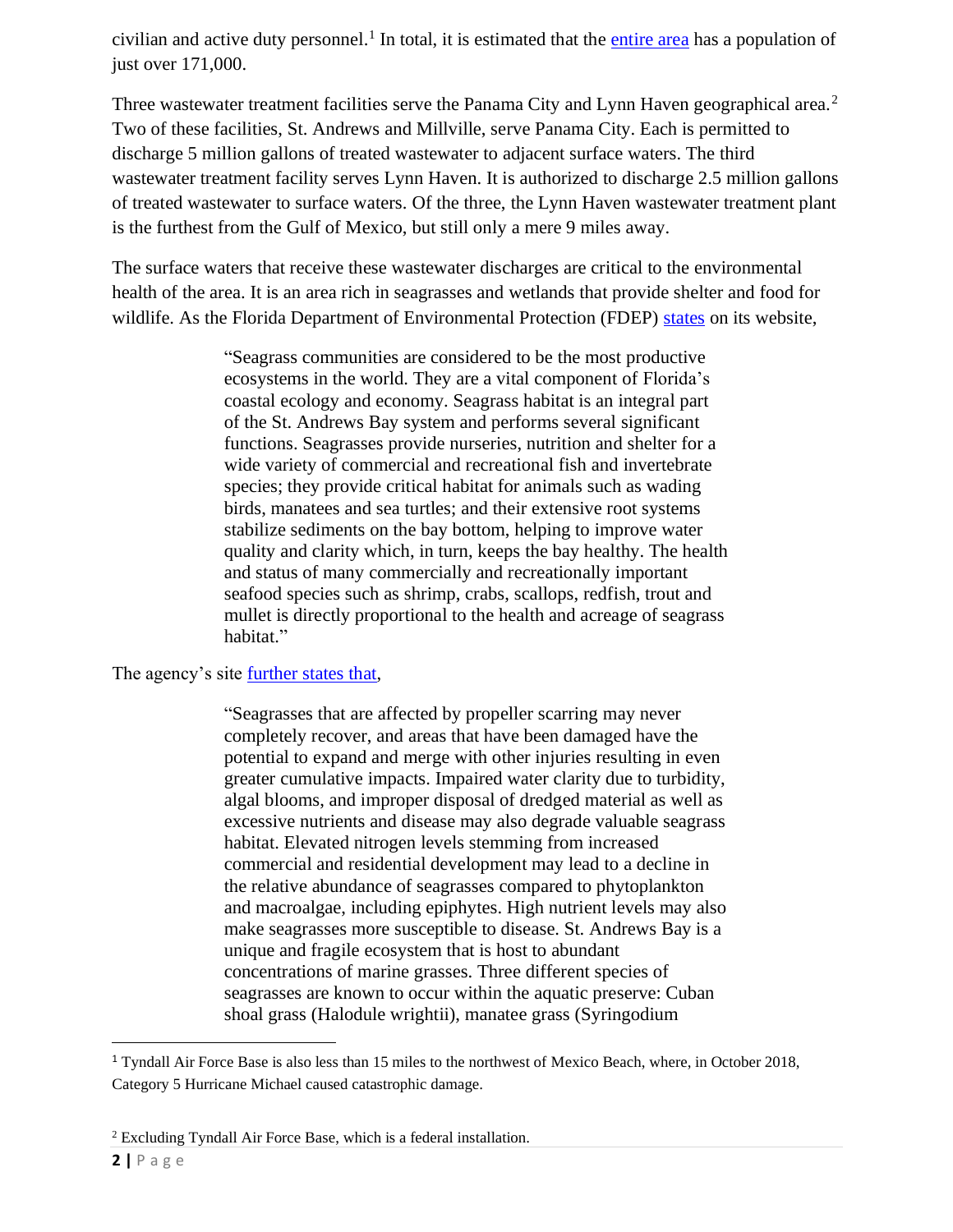filiforme), and turtle grass (Thalassia testudinum). These communities are critically important to the health and vitality of the waters of the bay; however, prominent and increasing propeller scar damage along with an increase in nutrient levels is evident and increasing in many areas. With increasing development and visitor use, these trends are expected to continue."

Hurricane activity also demands that wetlands such as those to which these facilities discharge remain healthy. It is [well documented](https://www.epa.gov/sites/production/files/2016-02/documents/flooding.pdf) that coastal wetlands provide a buffer against deadly storm surges and high waves associated with tropical systems. For example, [wetlands are credited](https://www.pbs.org/newshour/science/wetlands-stopped-650-million-property-damage-hurricane-sandy-can-help-houston) with reducing property damage by \$625 million when Hurricane Sandy struck the East Coast. Wetlands can be remarkably resistant to damage from hurricanes. In fact, [one study](https://www.nature.com/articles/s41598-021-99779-8)<sup>3</sup> has found that only 2% of the marshes were visually damaged from Category 5 Hurricane Michael, which, in October 2017, struck just to the east of Panama City. However, of the marshes that were damaged, ["84% had not recovered within six months"](https://www.nature.com/articles/s41598-021-99779-8) of the storm. The study further pointed out that it is [critical to restore the health of aquatic vegetation](https://www.nature.com/articles/s41598-021-99779-8) after an area, such as Bay County, is struck by a major hurricane.

### *The Ability of Wastewater Treatment Plants to Cause Significant Damage*

Wastewater treatment plants (WWTPs or facilities) are expected to be designed to receive, treat, and discharge wastewater in quantities that reflect the population that they serve, and the environment within which they operate. This can mean that two different facilities serving similar-sized populations may have different designs if one of them typically receives higher and more frequent heavy rainfall events. If not designed properly, or if a facility is simply decrepit, rainfall can infiltrate these systems and cause them to malfunction. But, when operating as intended, the treated wastewater is normally discharged back into the environment, absent the harmful chemicals and nutrients, e.g., nitrogen and phosphorus that would otherwise damage the environment and/or harm the public's health. Normally, these systems are reliable. However, when they malfunction, whether due to wear and tear or outside factors such as heavy rainfall events, they often discharge this polluted wastewater into the very areas that they are supposed to protect.

The harmful pollutants found in untreated wastewater vary from one facility to another, [but the](https://www.riverkeeper.org/campaigns/stop-polluters/sewage-contamination/cso/)  [following description by Riverkeeper.org](https://www.riverkeeper.org/campaigns/stop-polluters/sewage-contamination/cso/) illustrates the problem of Combined Sewage Overflows (CSOs):

> CSOs contain raw sewage from homes, businesses and industries, as well as stormwater runoff and all the debris and chemicals that wash off the street or are poured in storm drains. This toxic brew can be unappealing and quite dangerous. CSOs contain untreated human waste, oxygen-demanding substances, ammonia, pesticides (such as malathion sprayed on the city to fight West Nile Virus), nutrients, petroleum products (from sources such as gas stations, auto repair shops, and garages), and other potential toxins and

<sup>3</sup> Published on October 14, 2021, in *Scientific Reports,* Article number: 20381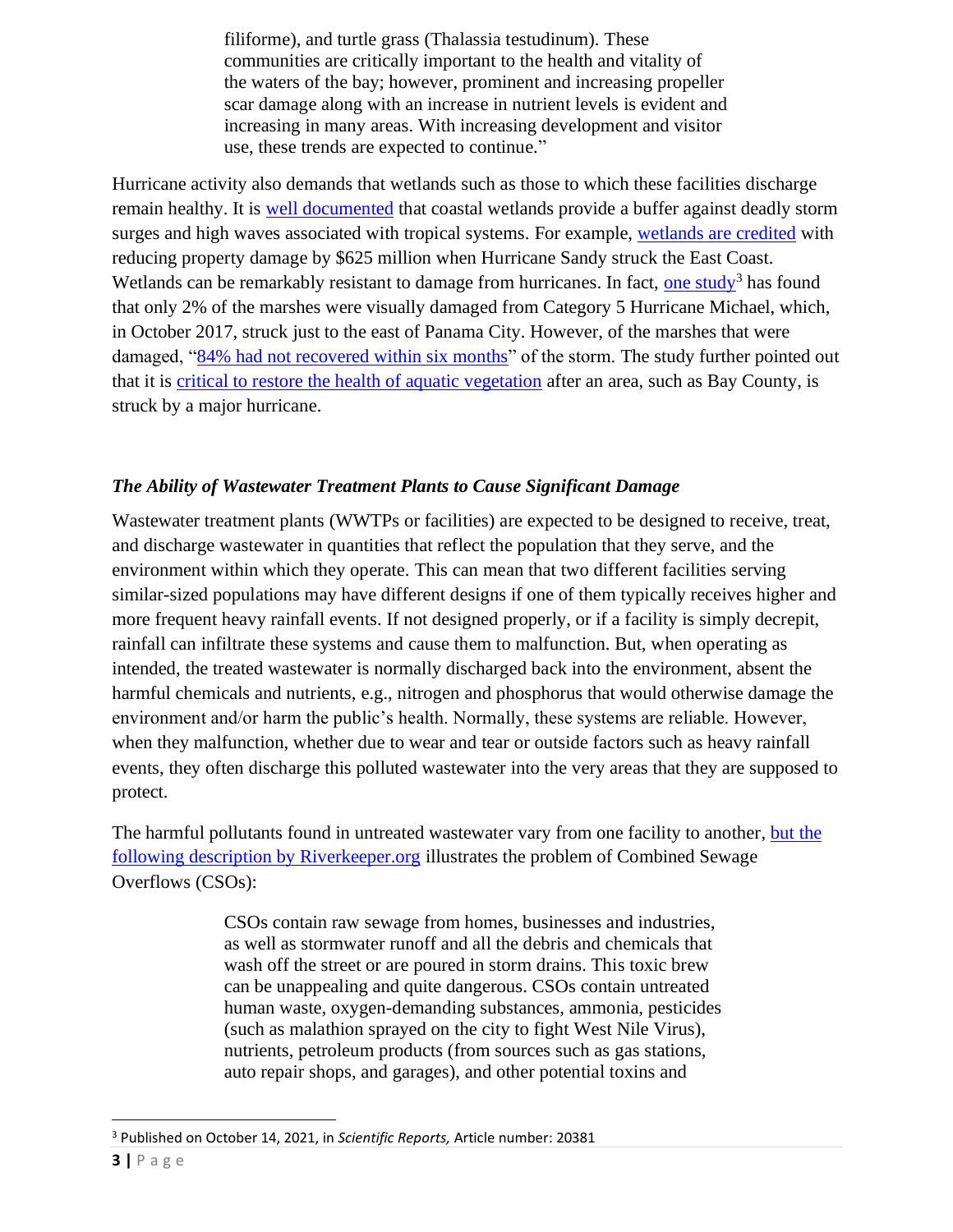pathogenic microorganisms associated with human disease and fecal pollution.

The most significant pollutants in this mix are pathogenic bacteria and viruses; toxic substances; organic material and nutrients; and debris and other solid matter.

Human and animal waste contributes fecal coliform and enterococus bacteria and 40 types of disease-causing pathogens can be are (sic) found in raw sewage that discharges in CSOs.

Toxic metals and other hazardous substances come from industrial effluent, street runoff, and from households that contribute paints, oils, solvents and cleaners down the sink drain or storm drains in the street. Pesticides also wash off lawns and gardens into storm sewers.

Debris that washes off the streets or is flushed down toilets includes syringes, tampon applicators, and other plastic products.

The fact that the Bay County facilities discussed in this report are allowed by the FDEP to discharge into multiple fragile waterbodies means that there is little room for error in the operation of the facilities. Unpermitted discharges of raw sewage that is typically high in nutrients and chemicals could endanger the vital seagrasses and the sea-life that depends upon them for survival. Moreover, the waterbodies that receive these discharges are connected to the Gulf of Mexico, which causes further problems for the public that frequents the adjoining beaches should the discharges not be properly controlled.

When looking at the performance of these facilities in 2021, we found that there is significant reason for the public to be concerned about the present and long-term health of the ecosystem in Bay County. As we discuss below, over the course of 2021, these facilities dumped *100s of thousands of gallons of untreated wastewater* into the multiple bays and bayous that ultimately discharge to the Gulf of Mexico. Unfortunately, the problem appears to be chronic and systemic. Equally disturbing is the FDEP's seeming inability to address the problem in a meaningful way.

### *The Panama City Area*

Panama City is served by three WWTPs, Millville and St. Andrews, both of which are considered to be "major" dischargers, i.e., having the capacity to treat/discharge at least one million gallons of wastewater per day. <sup>4</sup> The third WWTP is located in Lynn Haven, a short distance from downtown Panama City. It also has the capacity to treat/discharge at least one million gallons of wastewater per day. Each of the three WWTPs have separate wastewater

<sup>4</sup> Panama City Beach is a separate governmental entity. According to the EPA, it has no major wastewater treatment facilities, but there are 66 permitted NPDES stormwater facilities, each of which has what is known as a "generic permit." Generic permits are issued by the FDEP and essentially contain no specific conditions of operation. Of the 66 generic permits, only 4 were issued to Panama City Beach. 4 others were issued to other governmental entities. The remainder were issued to private parties, e.g., hotels. In 2021, there were 19 sewage overflows reported in the Panama City Beach area, and all of them were associated with either the City of Panama City Beach or the U.S. Navy. The 19 overflows accounted for at least *166,778* gallons of sewage that was discharged in 2021 and are not included in the totals reported for the 3 major facilities covered in this report.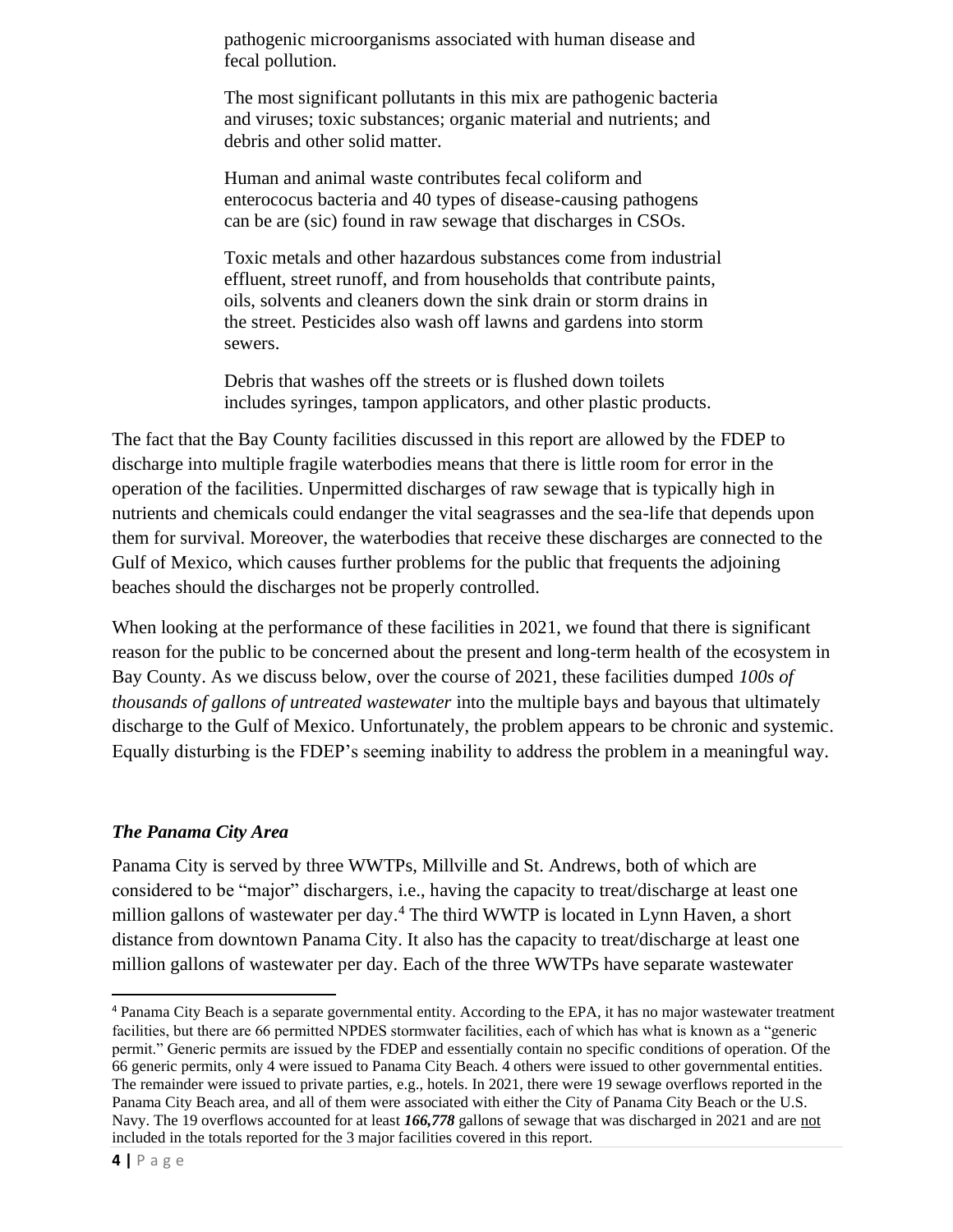permits, each of which is issued by the FDEP as part of the agency's National Pollutant Discharge Elimination System (NPDES), a federal program, the administration of which the EPA delegated to the FDEP in 1995.

### A. Millville AWT Facility

Panama City operates the Millville AWT Facility (Millville) under NPDES Permit number FL0170909 (Millville Permit). The Millville Permit expired on June 30, 2020; however, Millville timely applied for a renewal permit, thus extending the Millville Permit until a new permit is issued by the FDEP. Millville is authorized to discharge up to an annual average of 5.0 million gallons per day from this facility. The discharge point is the Martin Lake outfall, just west of St. Andrew Bay, Class III Marine Waters. At the time of issuance in 2015, the Millville Permit was accompanied by an Administrative Order that required the facility to come into compliance with dissolved oxygen limits by August 1, 2017, a requirement that was expected to require upgrades to the facility's structure.

Despite the expectations of improved performance, the Millville facility had multiple permit violations over the years. As a result, on October 29, 2020, Panama City entered into a consent order (Consent Order) with the FDEP to address various noncompliance issues with both the Millville and St. Andrews WWTPs. The Millville facility was cited for sewage overflows,<sup>5</sup> a noncompliant ultraviolet system, and multiple effluent violations. There were 11 fecal coliform exceedances (in a period from 2/28/2017 through 8/31/2019) and 13 ultraviolet light dosage violations (the system was providing insufficient ultraviolet disinfection) during the same period. In addition, there were unspecified unauthorized connections of the wastewater collection system to the facility's stormwater discharge system. Finally, the Consent Order cited 36 sanitary sewage overflows (SSOs) that occurred between September 16, 2016, and October 31, 2019. The Consent Order does not provide details on which facility was responsible for each overflow.

Panama City was ordered to provide the FDEP with multiple engineering reports addressing the violations and to bring the facility into full compliance within 2 years. The FDEP assessed Panama City the sum of \$126,262.61 as a combined penalty to address the violations at both facilities. Further, the Consent Order provided for the assessment of graduated stipulated penalties up to \$10,000/day for each unauthorized future discharge from each facility.

On August 25, 2021, 10 months after the Consent Order was issued, the FDEP conducted an inspection of the Millville facility. The inspector found that the facility was out of compliance with permit requirements for records and reports, overall operation and maintenance, and its effluent quality. Among other things, it was noted that the facility was not maintaining proper UV records, leaks were found in the tanks, debris was lying around, and a security gate had been left unlocked. It was also noted that there had been multiple (72) SSOs since the Consent Order had been entered.<sup>6</sup> Once again, there were UV violations, and 14 effluent exceedances were identified.

<sup>5</sup> See, infra.

<sup>6</sup> There were 9 in the balance of 2019, 19 in 2020, and 69 in 2021. (3 of the 19 SSOs in 2020 occurred after the Consent Order was issued.) The CEI addressed the SSOs as "being addressed through formal enforcement. No further actions required for this matter at this time."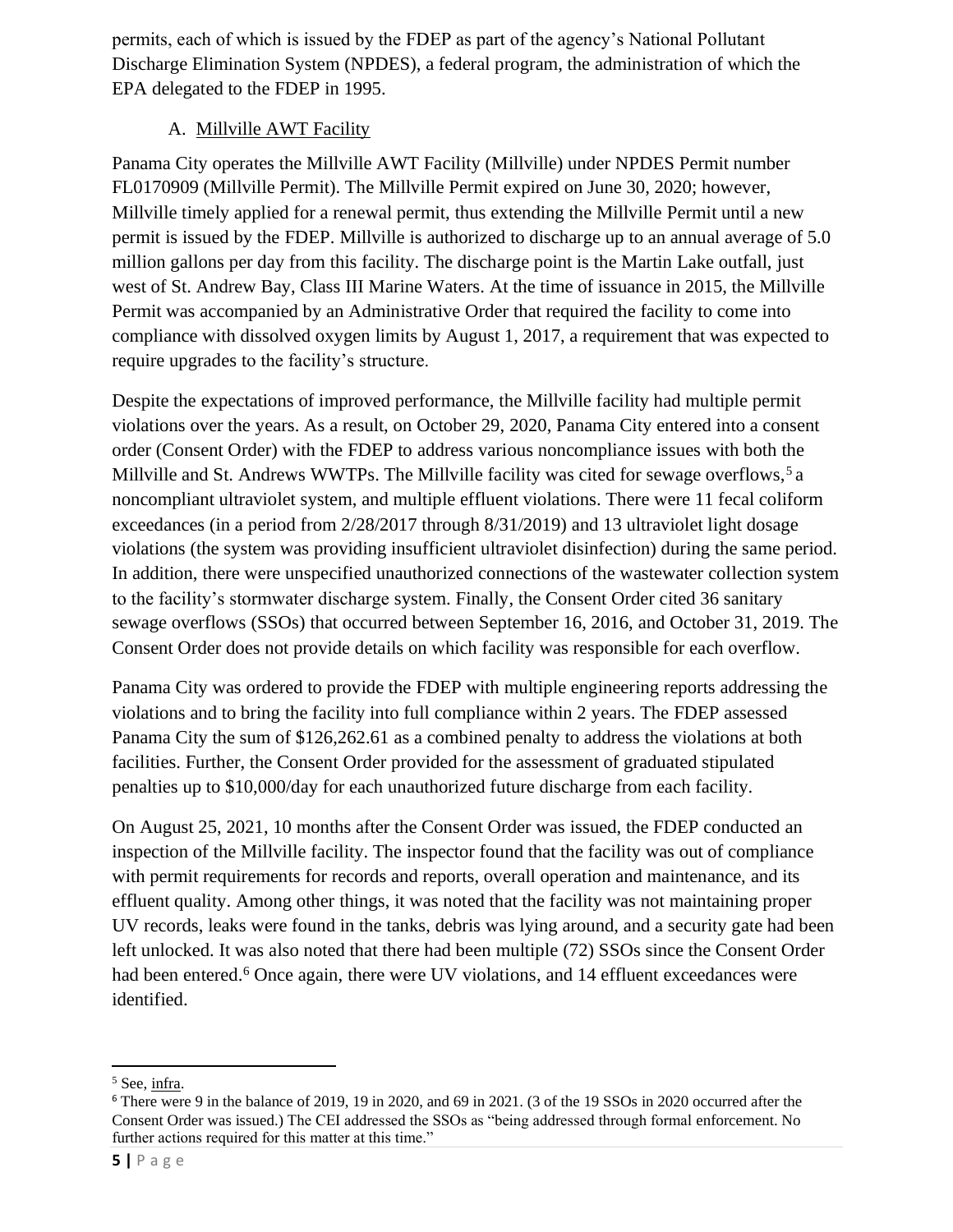In reviewing SSOs originating from the Millville facility, FL PEER has found that in calendar year 2021, 102 overflows originated from the Millville facility. These overflows totaled **1,906,494** gallons of raw sewage. **1,788,300** gallons of this total was discharged into surface waters—largely St. Andrew Bay, Watson Bayou and/or Massalina Bayou.

Other than sending warning letters to Panama City, the FDEP's response to date has been to assess stipulated penalties. The first stipulated penalties were assessed on August 18, 2021. These penalties totaled \$65,500 for discharges originating from a combination of the Millville and St. Andrews facilities. These discharges occurred between April 1 and June 30, 2021, and \$52,000 of the \$65,500.00 in stipulated penalties were attributable solely to the Millville WWTP. In addition, \$14,000.00 in additional stipulated penalties were assessed because of UV violations from the Millville WWTP. Thus, the total assessed against the Millville facility was \$66,000. Panama City responded to this demand by submitting an "in-kind" proposal that provided for the purchase of an Elgin Crosswind1 Regenerative Air Sweeper (a street sweeper) to help prevent waste from entering the city's stormwater system. The FDEP accepted this proposal on September 27, 2021, which meant that Panama City was allowed to resolve the stipulated penalty demand by paying a substantially higher amount, \$286,911.00.<sup>7</sup> However, the upgrades would not result in a reduction in sewer overflows.

The FDEP has now assessed a second round of stipulated penalties for the period of July 1, 2021, through September 30, 2021. The total assessment on January 25, 2022, is \$345,000.00, all but \$2,000.00 of which is the result of more sewer overflows. \$262,000.00 of the \$343,000.00 assessment is due to sewer overflows from the Millville facility. Panama City has responded to this demand by indicating that it will satisfy them with yet another in-kind project, the details of which are not yet available.

# B. St. Andrews WWTP

The St. Andrews WWTP (St. Andrews) operates under NPDES Permit number FL0020451 (St. Andrews Permit). The St. Andrews Permit was issued on January 25, 2017, and expired on January 24, 2022, but has been administratively continued inasmuch as the renewal application was timely submitted. St. Andrews has an annual average daily flow of 5.0 MGD; however, the permit authorizes construction to upgrade the facility to a 10 MGD facility, an expansion that is expected to be completed by 2030. The facility discharges to St. Andrew Bay, a Class III fresh waterbody.

The St. Andrews facility was inspected on August 6, 2020, at which time the FDEP found it to be in noncompliance. Toxicity values were not being reported, and there were also 24 fecal coliform violations, 5 Total Phosphorus exceedances, 10 Total Nitrogen exceedances, 2 Total Suspended Solids exceedances, 6 Enterococci exceedances, 1 Total Residual Chlorine violation and 1 pH violation. SSOs were not evaluated. These violations were not addressed in the October 29, 2020, Consent Order.

<sup>7</sup> The street sweeper was to have been placed into service withing 4 months of the FDEP's September 27, 2021, project approval. However, on January 31, 2022, Millville requested an extension due to "supply chain" delays. On February 10, 2022, the FDEP extended the deadline to September 30, 2022.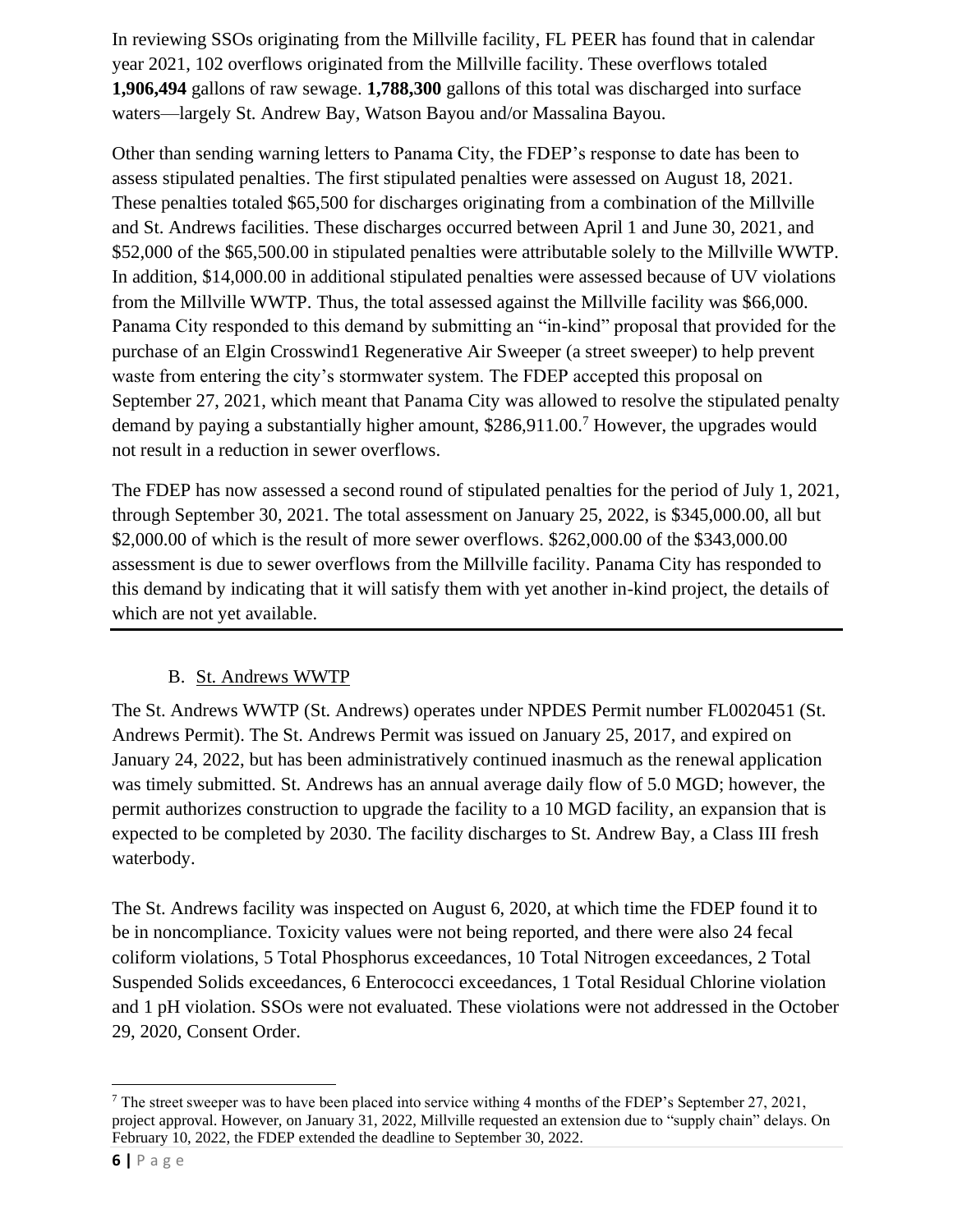St. Andrews has had 52 SSOs in 2021. These SSOs have illegally discharged **1,475,857** gallons of raw sewage into the environment. Of that, **1,425,664** gallons (from 41 of the 52 SSOs) were discharged into surface waters, including St. Andrews Bay, Massalina Bayou, Watson Bayou, Johnson Bayou, Lake Caroline, Lake Huntington, Poston Bayou Goose Bayou, and Lake Ware.

To date, the FDEP has simultaneously assessed stipulated penalties against both Millville and St. Andrews. The first assessment (on August 18, 2021) assessed \$13,500 for SSOs that originated from the St. Andrews facility. Out of the \$343,000 demand in stipulated penalties that was just issued, \$81,000 was for 24 SSOs that originated from St. Andrews.

# *Lynn Haven*

Situated less than 8 miles to the north of Panama City sits the small, but growing city of Lynn Haven, Florida. The 21,000 residents are served by a WWTP that has a history of compliance issues with which the FDEP has had to deal. On April 18, 2018, *Florida* PEER [wrote to the EPA](https://peer.org/feds-urged-to-tackle-rampant-florida-water-pollution/) concerning this facility because of multiple unauthorized sewage overflows and effluent quality violations. EPA failed to respond to our complaint.

The Lynn Haven WWTP (Lynn Haven) is operated by the City of Lynn Haven under NPDES permit number FL0169978 (Lynn Haven Permit). This permit was issued on February 28, 2020, and expires on February 27, 2025. It authorizes Lynn Haven to operate at a capacity of 2.5 MGD annual average daily flow. The facility discharges to East Bay, the western segment of St. Andrews Bay, which is a Class III Marine Waterbody. Reclaimed water is permitted to be discharged via a slow-rate public access system.

The FDEP's latest inspection of Lynn Haven was on August 26, 2021. At that time, the facility was rated as being in significant noncompliance, largely because of problems with recordkeeping/reporting, its laboratory, effluent violations and SSOs. The facility's laboratory was in violation because of a failure to calibrate thermometers. Lynn Haven personnel were also improperly completing discharge monitoring reports that they sent monthly, as part of a permit requirement to advise the FDEP of the status of the facility's effluent. There were also violations of permit limits on toxicity, total suspended solids, total recoverable copper, and total nitrogen. With respect to sewage spills, the report states that, "[t]he City reported over 100 spills in the monitoring period, with multiple at same location, with the same cause, which is considered a chronic SSO." On October 28, 2021, the FDEP followed the inspection with issuance of a warning letter to Lynn Haven, signaling that formal enforcement would be taken.

Lynn Haven responded to the warning letter on November 9, 2021, by stating that it was correcting the issues cited in the inspection. It also argued that City of Lynn Haven was still recovering from the aftermath of Hurricane Michael (October 2017) and that it was engaged in new construction at the facility.<sup>8</sup>

Sewage overflows have been numerous at Lynn Haven. In calendar year 2021, this town of only 21,000 residents had **forty-eight** SSOs that, in total, discharged **3,605,700** gallons of raw sewage into the environment. Just under half of the overflows went to surface waters. The total discharge

**<sup>7</sup> |** P a g e <sup>8</sup> The permit was revised on November 4, 2021, to allow for major modifications to the Lynn Haven facility.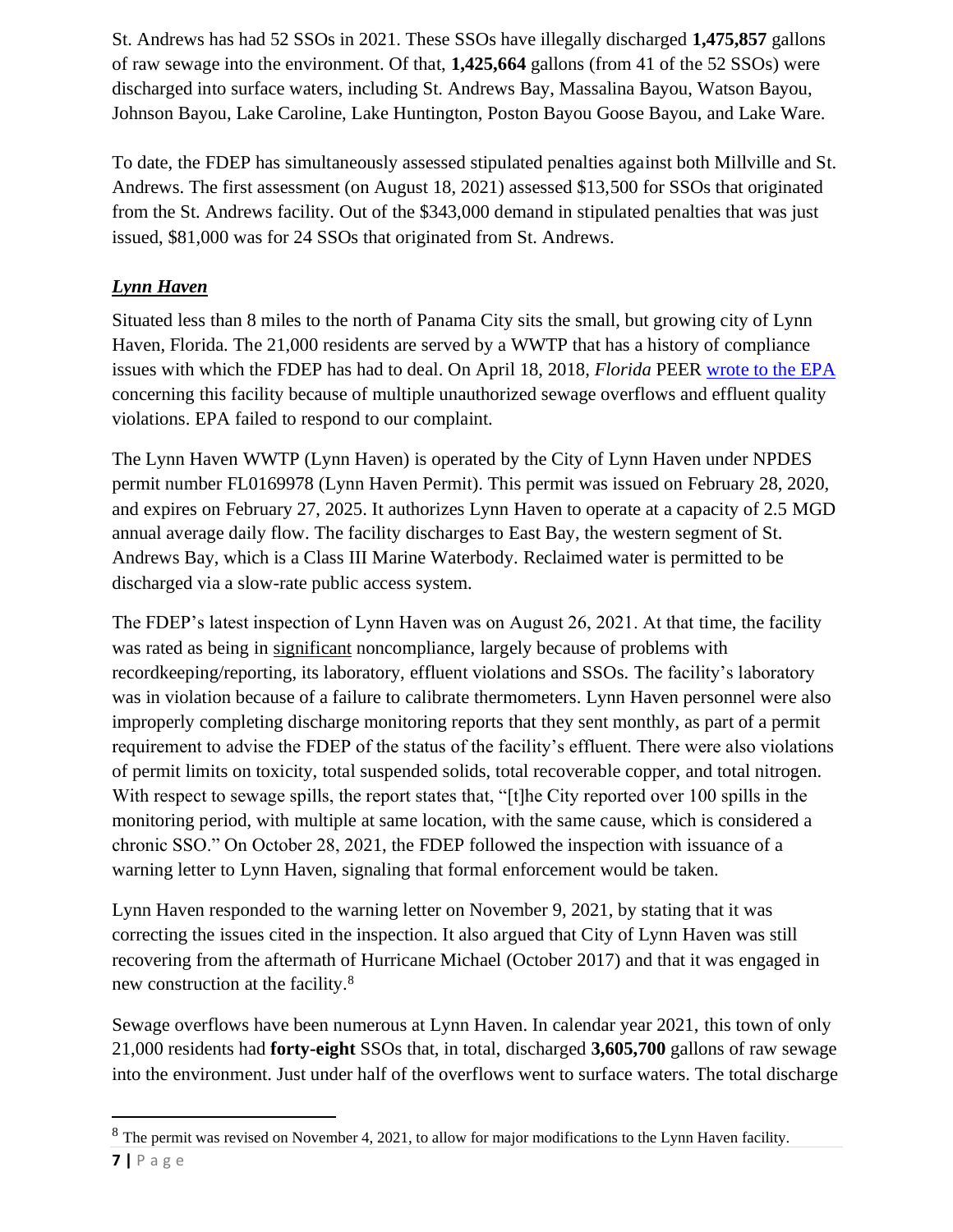to surface waters was 1,717,200 gallons and most of the discharges went to North Bay; although St. Andrew Bay, Lynn Haven Bayou and Anderson Bayou also received raw sewage. All but 4 of these sewage overflows to surface water occurred after the FDEP inspected Lynn Haven on August 26, 2021.

To date, other than sending warning letters, there has been no formal enforcement action by the FDEP against Lynn Haven for the violations that it has documented as occurring in 2021.

### *Combined Sewage Impact*

The three above-named wastewater treatment plants have had an oversized impact on the Panama City area. Each of the three WWTPs had a history of sewage overflows leading up to 2021. Without question, some of those overflows were the result of Hurricane Michael, which ravaged the area in October 2017. But that was over 3 years ago, and these three WWTPs are continuing to cause significant harm to the environment. In just 2021, the number of gallons illegally discharged were:

| <b>WWTP</b>            | <b>Number of</b><br><b>Overflows</b> in<br>2021 | <b>Gallons</b><br><b>Discharged to</b><br><b>Surface Waters</b> | <b>Non-Surface</b><br><b>Water Gallons</b><br><b>Discharged</b> | <b>Total</b><br><b>Gallons</b><br><b>Discharged</b><br>in 2021 |
|------------------------|-------------------------------------------------|-----------------------------------------------------------------|-----------------------------------------------------------------|----------------------------------------------------------------|
|                        |                                                 |                                                                 |                                                                 |                                                                |
| <b>Millville</b>       | 102                                             | 1,788,300                                                       | 118,194                                                         | 1,906,494                                                      |
| <b>St. Andrews</b>     | 52                                              | 1,425,664                                                       | 50,193                                                          | 1,475,857                                                      |
| <b>Lynn Haven</b>      | 48                                              | 1,717,200                                                       | 1,888,500                                                       | 3,605,700                                                      |
|                        |                                                 |                                                                 |                                                                 |                                                                |
| <b>Totals of All 3</b> | 202                                             | 4,931,164                                                       | 2,056,887                                                       | 6,988,051                                                      |

What these numbers mean is that almost 5 million gallons of raw sewage was illegally discharged into the surface waters that are found in the Panama City area.<sup>9</sup> According to  $62$ -[302.400 \(1\), F.A.C.,](https://www.flrules.org/gateway/ChapterHome.asp?Chapter=62-302) which was adopted by the FDEP, these Class III waters are supposed to be used for "Fish consumption; Recreation, Propagation and Maintenance of a Healthy, Well-Balanced Population of Fish and Wildlife." In other words, according to the State of Florida, the public is supposed to be able to swim in these waters and to eat fish caught in them. Likewise, they are supposed to be suitable for maintaining a healthy wildlife population. Dumping raw sewage into them is hardly consistent with that legal requirement.

A review of the notices submitted by Panama City and Lynn Haven reveal what can only be described as one excuse after another for each SSO. But cumulatively, the cities invariably blame heavy rainfall as the cause, meaning that the facilities are not equipped to handle the amount of water that flows into them when these rain events occur.<sup>10</sup> And therein lies the problem. This is Florida. Heavy rain events are a fact of life, as are tropical systems that move through the area—

 $10$  Panama City and Lynn Haven are not alone in using heavy rainfall as an excuse for permit violations. Such rain events are used throughout the state by WWTPs that are not constructed to handle the increased water loading.

<sup>&</sup>lt;sup>9</sup> Not included in this figure is the 166,778 gallons of raw sewage spilled in 2021 into the area by Panama City Beach.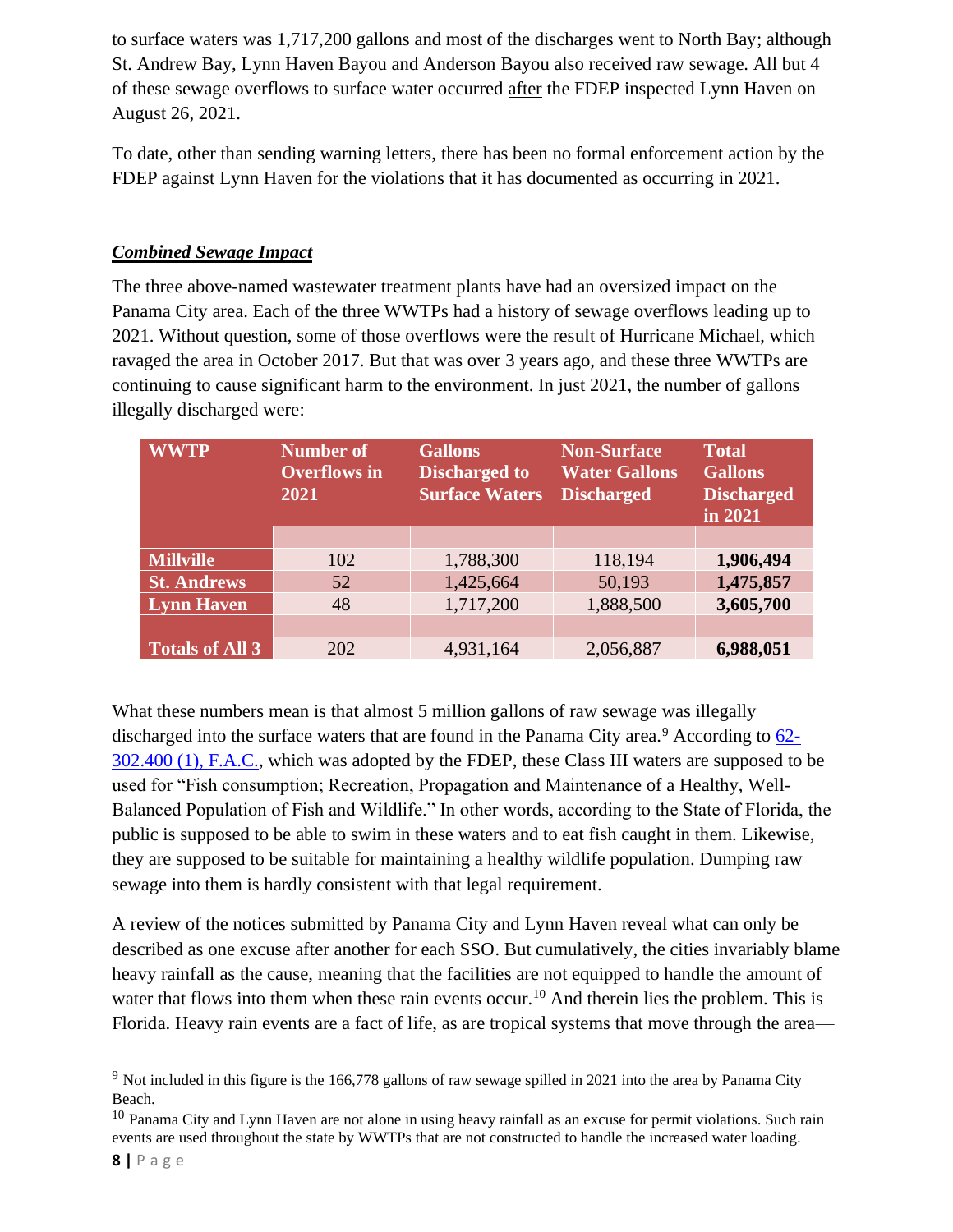events that expected to increase in number and severity with climate change. Consequently, it should be expected that these WWTPs be constructed to a level that will enable them to maintain compliance with their permits even with these rain events. Equally important, the FDEP should not issue permits to these facilities if the agency is not assured that they can operate in compliance with those permits even during such rain events.

The area's surface waters were not the only areas to which these facilities illegally discharged raw sewage. Over 2 million gallons of raw sewage was also spilled last year onto a) the grounds of these 3 WWTPs where public employees work, and b) onto the streets and yards owned and frequented by the public. While the facilities' employees are no doubt equipped to protect themselves from contact with this sewage, the public is not.

# *The Issue of FDEP Enforcement*

As noted above, the FDEP has actually taken enforcement actions against Panama City because of the violations committed at Millville and St. Andrews. The agency has assessed \$328,000.00 in penalties against Millville, and \$94,500.00 against St. Andrews, resulting in a combined penalty of \$422,500.00. \$16,000.00 of the penalty assessments has been attributed to effluent violations, while \$406,500.00 is the result of stipulated penalties assessed after raw sewage overflows.

Looking at just Millville and St. Andrews, the end result concerning penalty assessments is that for each of the combined 154 overflows released, the permittees have, on average, been assessed \$2,639.61 (\$406,500.00 penalties assessed/154 overflows).

Meanwhile, Lynn Haven has been assessed nothing.

Under  $\S$  403.141(1), Fla. Stat. the violations identified by the FDEP are each punishable by the assessment of a civil penalty of not more than \$15,000. The statute further provides that, "[i]f a violation is an unauthorized discharge of domestic wastewater, each day the cause of the violation is not addressed constitutes a separate offense until the violation is resolved by order or judgment."<sup>11</sup> And the Florida legislature has made it clear that civil and/or criminal penalties are to be assessed liberally. It has done so by the adoption of  $\S$  403.161(6), Fla. Stat., which states that "[i]t is the legislative intent that the civil penalties and criminal fines imposed by the court be of such amount as to ensure immediate and continued compliance with this section."

So, how does the Consent Order negotiated by the FDEP in October 2020, comport with the legislative intent that environmental violations be punished "to ensure immediate and continued compliance with this section," as stated in  $\S$  403.161(6), Fla. Stat.? First, it is obvious that consent orders are the FDEP's preferred means of resolving environmental violations. They provide a mechanism for resolution without the need for resorting to litigation, be it administrative or judicial, thus saving costs and time. And consent orders commonly use stipulated penalties to address possible future violations thereby reducing the need for further

<sup>&</sup>lt;sup>11</sup> The statute does not clarify what it means to "address" an offense.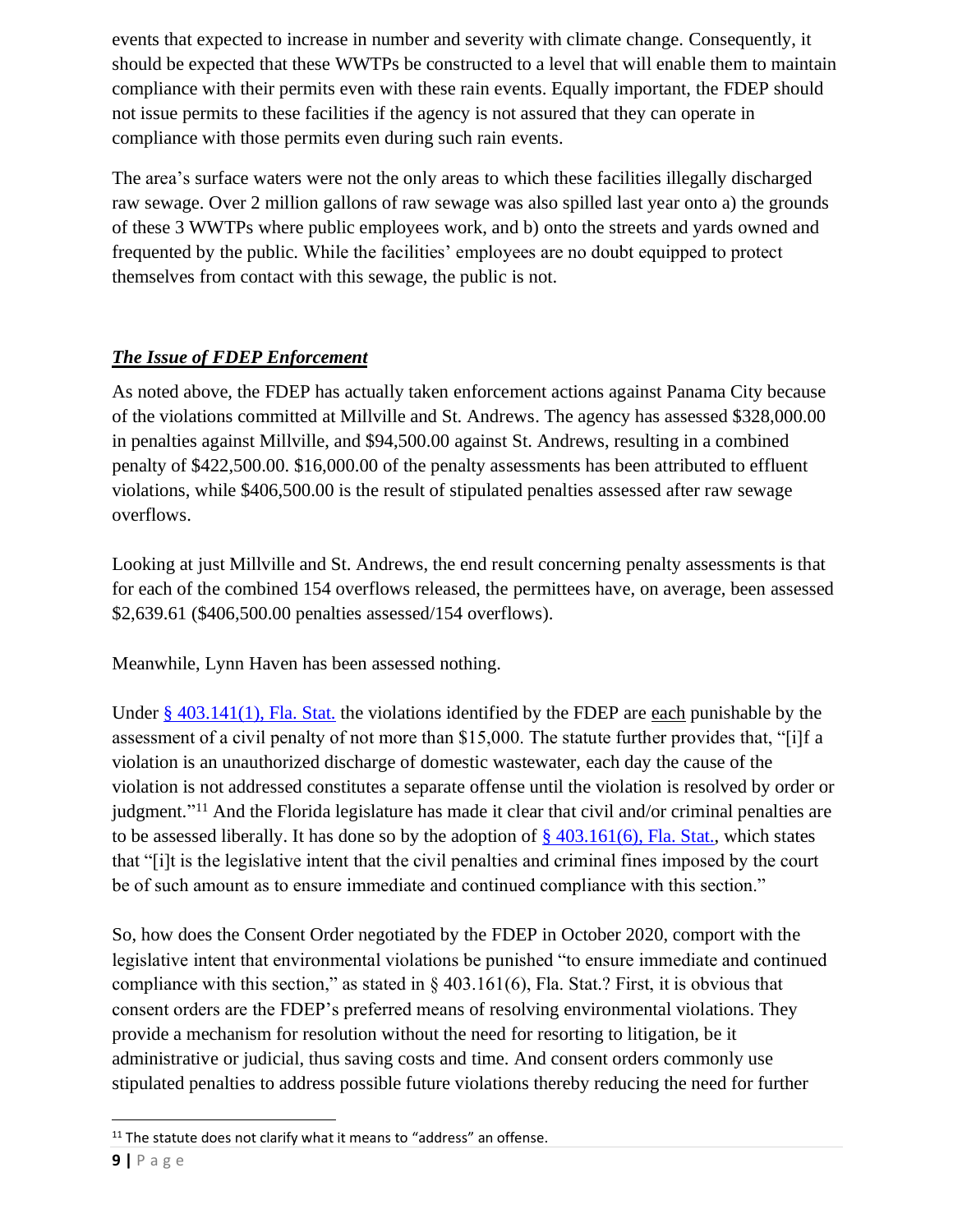litigation costs. Viewed from that perspective, the Consent Order somewhat achieved its purpose, because it was executed in a timely manner.

But that is where the FDEP's own compliance with its statutory mandate ended. It was abundantly clear that the FDEP was faced with a violator that was committing serious violations and that would likely continue to commit those violations into the foreseeable future. After all, the Consent Order identified 36 SSOs that had occurred in a 12-month period that ended one year prior to the execution of the Consent Order.<sup>12</sup> And, according to filings with the FDEP by Panama City, there had been twenty-three (23) SSOs (most of which were to surface waters) that occurred between October 2019 and October 2020, when the Consent Order was executed. Those SSOs totaled 236,548 gallons and averaged 10,752 gallons.

So, it was, or should have been, clear to the FDEP that SSOs were a chronic problem at the Panama City WWTPs. Likewise, while the Consent Order addressed the collection system in general (Paragraph 9), it is unclear whether or not the language applies to both Millville and St. Andrews. The progress reports that Panama City has submitted speak to work done at the Millville lift stations, but not to those in St. Andrews. St. Andrews' NPDES provides for facility upgrades, but they are not required to be completed until 2030. Meanwhile, in spite of the work being done, the SSOs continue and are arguably worsening at both WWTPs.

In hindsight, the FDEP would have been better advised to forego administrative remedies such as issuing the Consent Order and, instead, to have sought judicial intervention and injunctive relief so that more serious oversight would have been conducted. At the very least, if the agency was intent on avoiding judicial intervention, the stipulated penalties that it sought should have been higher, because it was clear at the time, and is now even clearer that they were simply ineffective from a deterrence standpoint.

All of the above address only Millville and St. Andrews. As we stated above, however, to date, no consent order has been issued and no penalties have been assessed against Lynn Haven. This is a facility that has long been in noncompliance, an issue that [we reported on](https://peer.org/feds-urged-to-tackle-rampant-florida-water-pollution/) in 2018. That noncompliance included multiple ongoing SSOs. Yet, for whatever reason, the FDEP has chosen not to firmly address the problem. Under the circumstances, immediate judicial intervention would be more than justified.

# *A Tale of Two Cities*

How does the FDEP's handling of the violations in the Panama City area compare with its handling of similar violations committed at roughly the same time in Fort Lauderdale? These two cities are roughly 560 miles apart, the former being in densely populated south Florida and the latter being in the lesser populated Panhandle.<sup>13</sup> Fort Lauderdale's population is reported by the [census bureau](https://www.census.gov/quickfacts/fact/table/fortlauderdalecityflorida) as 182,760, whereas Panama City's population is reported to be 36,000. Despite

<sup>&</sup>lt;sup>12</sup> In addition to multiple serious effluent violations.

<sup>&</sup>lt;sup>13</sup> There are political differences as well, Fort Lauderdale being heavily progressive and Panama City being just as heavily conservative.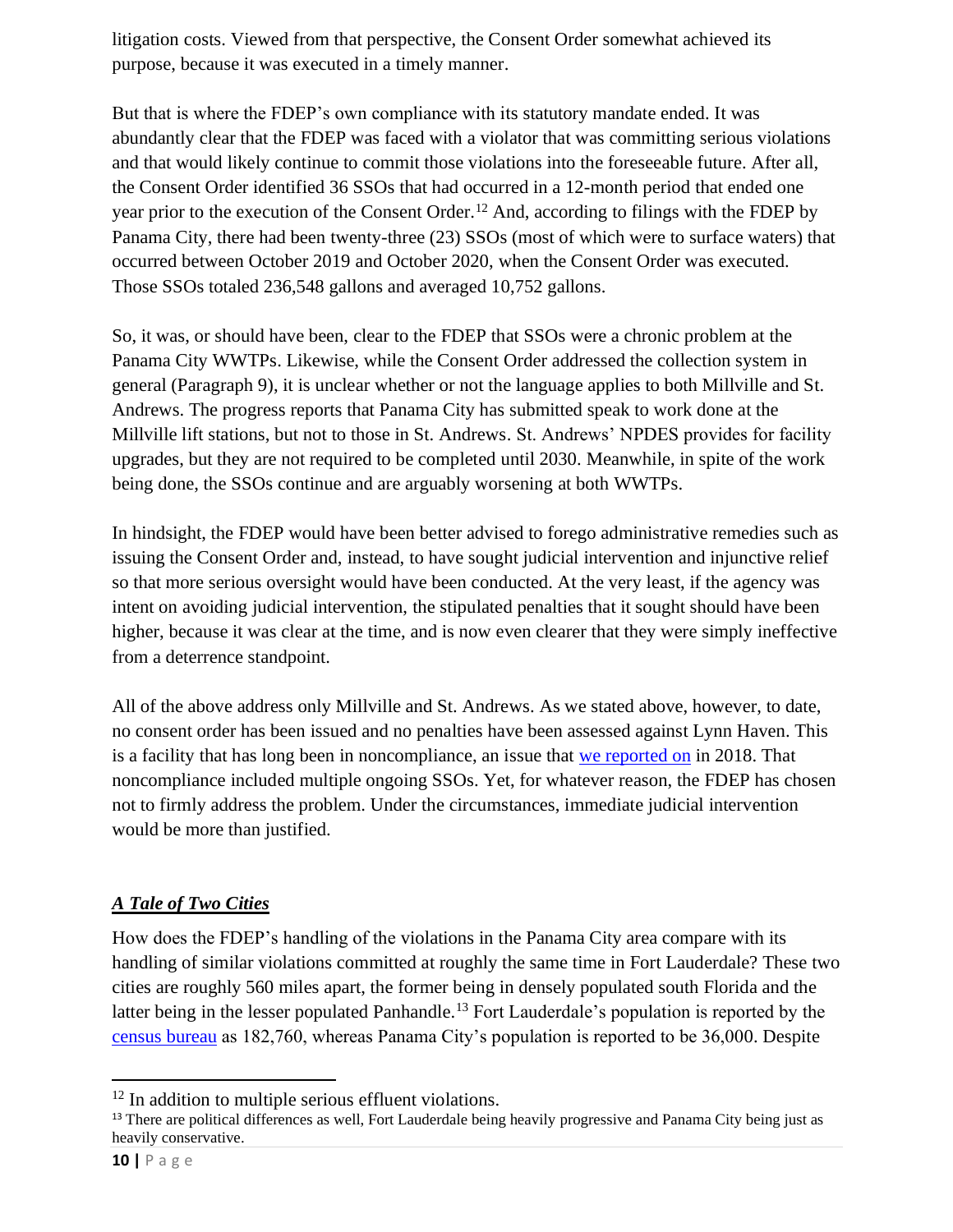the differences in population, however, both cities are popular tourist destinations, particularly during spring break, when both see sizeable increases in their respective populations. The two cities also operate under different FDEP district offices, the Southeast District oversees Fort Lauderdale, whereas the Panama City falls under the Northwest District's administrative responsibility. In both cases, the FDEP was well aware of the failure of these three WWTPs (2 in Panama City and 1 in Fort Lauderdale) to abide by the NPDES permits that they held when they entered into the administrative consent orders that oversee their operations. But that would seem to be where the similarities end.

The City of Fort Lauderdale is no stranger to sewage overflows. It has been operating under its own consent order since 2016.<sup>14</sup> Under the terms of this order, Fort Lauderdale was to pay the FDEP \$339,577.00 in civil penalties. And, just like Panama City, the FDEP provided for the payment of stipulated penalties, albeit of somewhat higher amounts, e.g. \$5,000 for new spills of 25,001 to 100,000 gallons and \$10,000.00 for spills exceeding 100,000 gallons.<sup>15</sup> But the situation worsened considerably in December 2019, [when the city had major spills](https://www.nbcnews.com/news/us-news/more-211-million-gallons-sewage-fort-lauderdale-s-waterways-n1137916) that exceeded 200 million gallons. After this round of sewage spills, the FDEP, in well publicized events, [demanded nearly \\$1.8 million in penalties](https://www.wlrn.org/news/2020-02-18/fort-lauderdale-hit-with-1-8-million-fine-from-state-looks-for-federal-funds-to-stop-sewage-spills) from Fort Lauderdale. The penalties were high, as they should have been. Interestingly, however, had the FDEP operated in accordance with the consent order that was then governing Fort Lauderdale's WWTP, the penalties would have been much less, because stipulated penalties would have applied and set the penalties for each spill at a maximum of \$10,000. Instead, the FDEP opted to disregard the stipulated penalties, and threatened Fort Lauderdale with filing suit.<sup>16</sup>

For whatever reason, FDEP has chosen not to treat the 202 raw sewage discharges in the Panama City area on the same level as it did in Fort Lauderdale. Instead, it has opted to abide by the Panama City's Consent Order at the same time that it takes no enforcement against Lynn Haven. Meanwhile, the discharges into the bays and wetlands in the Panama City area continue.

### *Conclusion*

The near continuous discharge of raw sewage into the wetlands, bays and bayous that are found in Bay County seems to be unending. Rather, the situation is one in which the FDEP, with nowexpected regularity simply issues a new demand for the payment of stipulated penalties to the Panama City as though those assessments will solve the problem. But, as the FDEP on its own website acknowledges, these discharges are taking place in a very fragile ecosystem that has already been hit hard by Hurricane Michael just 4 years ago. Timelines that provide distant completion dates for facility improvements are little comfort, or defense, against future storms that can cause even more damage because of wetlands that have severely weakened by the failure of these facilities to operate as intended. They are likewise no comfort to the public that

<sup>14</sup> FDEP OGC File No. 16-1487.

<sup>15</sup> Paragraph 10. a), Fort Lauderdale Consent Order.

<sup>&</sup>lt;sup>16</sup> Apparently using paragraphs 11 and 20 of the consent order as justification. Paragraphs that are also found in paragraphs 20 and 29 of the Panama City Consent Order.